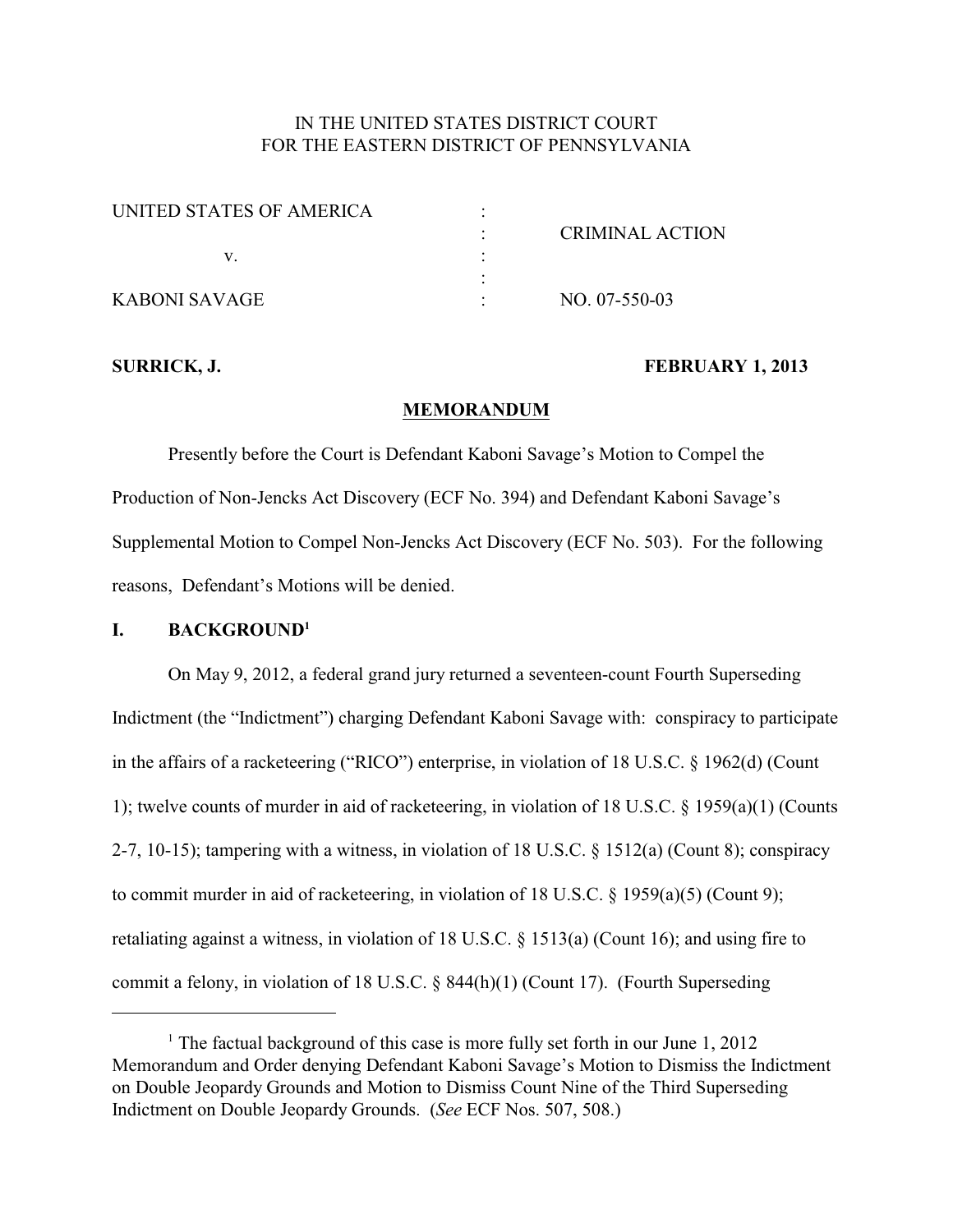Indictment, ECF No. 480.)<sup>2</sup> Kaboni Savage was charged along with three co-defendants, Steven Northington, Robert Merritt, and his sister, Kidada Savage. Lamont Lewis was also charged in the First Superseding Indictment. The charges against Lewis were disposed of by guilty plea on April 21, 2011. On March 14, 2011, the Government filed a notice of intent to seek the death penalty against Kaboni Savage, Merritt, and Northington. (ECF Nos. 196, 197, 198.) The Government does not seek the death penalty against Kidada Savage.

On October 9, 2004, six people, including four children, died as a result of arson at a home located at 3256 North Sixth Street, Philadelphia, Pennsylvania. (Def.'s Mot. 1, ECF No. 376.) The Indictment alleges that Kaboni and Kidada Savage solicited and ordered Lewis and Merritt to set fire to the home of Eugene Coleman, a former associate of Kaboni Savage. (Indictment 21-23.) Savage believed that Coleman was cooperating with the Government and planned to testify against him in his 2005 federal drug conspiracy trial.<sup>3</sup> The firebombing took the lives of Coleman's mother, infant son, and four other relatives. The Government intends to show at trial that the firebombing was ordered by Kaboni Savage in order to intimidate Coleman and prevent him from testifying against him at the 2005 drug conspiracy trial.

Savage has filed a Motion to Compel the Production of Non-Jencks Act Discovery.

 $2^{\circ}$  On December 20, 2012, we entered an Order dismissing Count 8 of the Indictment, upon agreement between the parties. (*See* ECF No. 855.)

<sup>&</sup>lt;sup>3</sup> Kaboni Savage, Northington, and four other co-defendants not charged in the instant Indictment were prosecuted in the 2005 drug conspiracy. After a seven-week trial, Savage was found guilty of conspiracy to manufacture and distribute cocaine, money laundering, firearms possession, witness retaliation and other crimes. Coleman testified at that trial. Savage received a sentence of thirty years in prison for these convictions.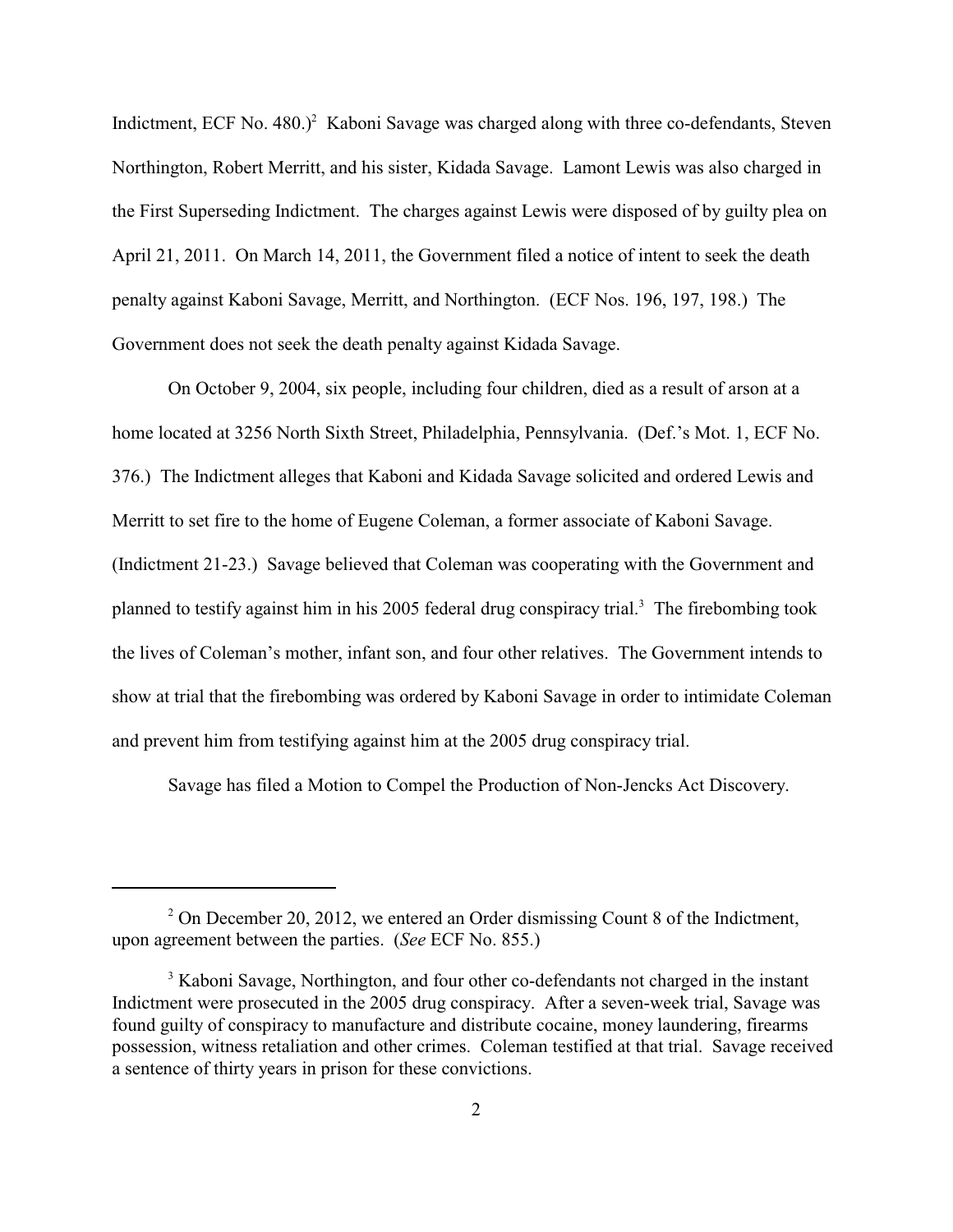(Def.'s Mot., ECF No. 394.) $<sup>4</sup>$  The Government filed an omnibus response in opposition.</sup>

(Gov't's Resp., ECF No. 468.) Savage then filed a Supplemental Motion to Compel Production of Non-Jencks Act Discovery. (Def.'s Supp. Mot., ECF No. 503.) We held a hearing on the pretrial motions. At that hearing, the parties presented additional argument on the Motion. Thereafter, Savage filed a Memorandum of Law in Support of His Motion to Produce Non-Jencks Act Discovery. (Def.'s Mem., ECF No. 530.)

## **II. DISCUSSION**

Defendant seeks production of fourteen sets of materials identified in a November 14, 2011 correspondence with the Government (*see* Def.'s Discovery Mot. Ex. A), additional materials listed in Savage's Supplemental Motion (*see* Def.'s Supp. Mot.), and information stemming from existing discovery identified during the suppression hearing (*see* June 12, 2012 Hr'g Tr. 105 (on file with Court)) pursuant to *Brady* and Rule 16 of the Federal Rules of Criminal Procedure.<sup>5</sup> The Government advises that many of these materials have been

 $4$  At the June 12, 2012 Suppression Hearing, Kaboni Savage's co-Defendants joined the instant Motion to Compel.

 $5$  Broadly stated, these seventeen items include: (1) audio/video recordings involving Lamont Lewis; (2) Philadelphia Police Department ("PPD") Narcotics Intelligence Unit and PPD Investigations Unit reports for fourteen individuals and eight locations; (3) PPD, Federal Bureau of Investigation ("FBI"), United States Drug and Enforcement Agency ("DEA"), and Bureau of Alcohol, Tobacco, and Firearms ("ATF") reports for the same fourteen individuals and eight locations; (4) reports pertaining to the "ninety man roundup"; (5) Steven Northington audio recordings; (6) Federal Detention Center ("FDC") audio recordings for seven individuals; (7) prison correspondence to and from five individuals; (8) Lamont Lewis prison audio recordings; (9) Tyrone Tolliver's medical examiner's report; (10) witness/civilian interviews related to the Tyrone Tolliver murder; (11) ballistics reports related to the arson-murders; (12) PPD, FBI, ATF, DEA reports related to homicide investigations involving ten individuals; (13) photograph identification books; (14) video tapes from the Palmetto Street surveillance; (15) information provided to news media about Eugene Coleman and the arson-murders; (16) reports related to interviews of Eugene Coleman following the arson-murders; (17) information regarding an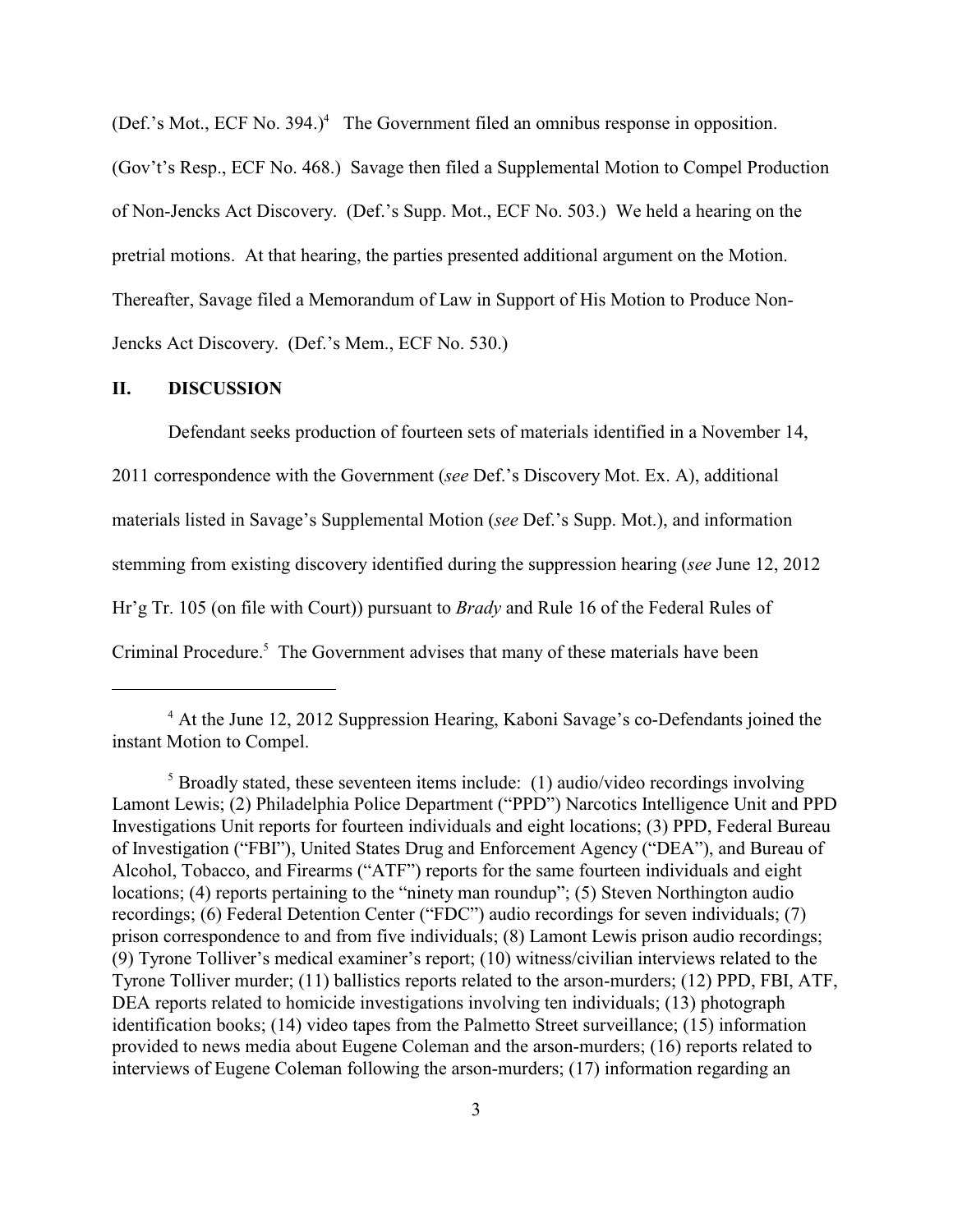produced,  $6$  made available to Defendants,  $7$  are better suited for Jencks Act-related productions,  $8$ 

or simply do not exist. (Gov't's Resp. 28-32.) To the extent that any of the requested

inmate at Curran-Frumhold Correctional Facility ("CFCF"); and (18) 302 reports and interview notes from FBI interviews with Savage.

 $6$  The Government contends it has already produced: (2) reports of named individuals that were generated in the current investigation; (5) audio recordings of telephone calls made by Steven Northington from prison; (6) recordings of FDC telephone calls for applicable individuals; (7) assorted prison correspondence for requested individuals; (9) a medical examiner's report for Tyrone Tolliver; (10) and (12) homicide reports, photographs, and records for each homicide involved in the full investigation; and (11) ballistics reports related to the arson-murders. (*See* Gov't's Resp. 29-32.)

The Government said that it "has made, and continues to make  $\ldots$  all physical evidence, available to counsel for review at a time mutually convenient to the parties." (*See* Gov't's Resp. 31.) Included in this evidence is: (7) assorted prison correspondence for requested individuals; (13) an identification book containing photographs of believed co-conspirators; and (14) video tapes from the Palmetto Street surveillance. (*Id*.) At the suppression hearing, the Government noted that they do not anticipate any witnesses arguing that Savage is in any of the video tapes from the Palmetto Street surveillance. (*See* June 12 Hr'g Tr. 112.)

 $8$  For example, the Government contends that: (1) the audio/video recordings involving Lamont Lewis; (2) PPD reports pertaining to individuals involved in the current trial that have not been previously produced; and (17) a 302 Report relating to the inmate at CFCF with respect to the Tybius Flowers murder will be produced pursuant to the Government's Jencks Act production obligations. (*See* Gov't's Resp. 28-29; *see also* June 12 Hr'g Tr. 113.)

<sup>9</sup> Defendant requests documentation from the PPD, PPD Narcotics Intelligence and Investigation Unit, the FBI, the DEA, and the ATF pertaining to the "90-man roundup" referenced in wiretap conversations. (Def.'s Mot. Ex. A. Request 4.) Savage believes this evidence will reflect that he did not control certain specific corners in North Philadelphia and that individuals acted independently. (June 12 Hr'g Tr. 103.) The Government claims that it doesn't "know that that has anything to do with this case . . . [and] do[es]n't have any information on that." (*Id.* at 112.)

In addition, Defendant seeks documentation pertaining to news media reports, specifically involving Walt Hunter of CBS News, about preexisting threats to Eugene Coleman prior to the October 9, 2004 arson-murders. (June 12 Hr'g Tr. 107-08.) The Government responds that it does not have access to any information that may have been communicated to the media. (*Id.* at 114, 116-17.) Outside of disclosures and discovery obligations related to parties acting under the control or at the request of the Government, *see infra* Section II.B, we find that the Government has no obligation to produce information that may or may not have been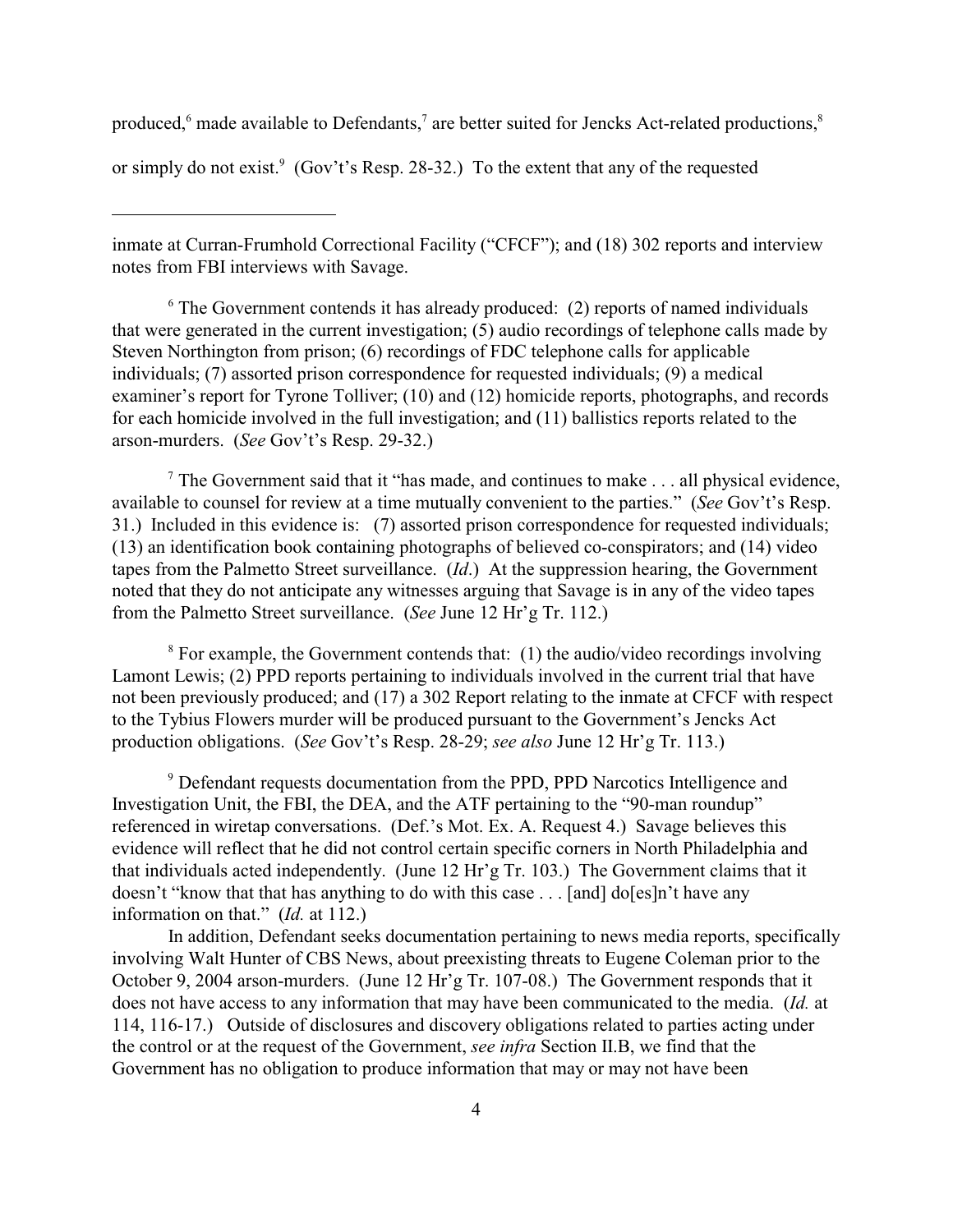documentation is Jencks Act material, we expect the Government to produce them in accordance with their statutory discovery obligations and our Order dated June 14, 2012.<sup>10</sup> See 18 U.S.C. § 3500 (requiring the production of statements and reports of Government witnesses or prospective Government witnesses after the witnesses' testimony on direct examination); *see also United States v. Kimoto*, 588 F.3d 464, 475 (7th Cir. 2009). With regard to the materials that the Government claims do not exist, they obviously cannot be produced. If the Government discovers responsive documents in their possession that they are obligated to produce, the Government shall produce them.

The remaining issue is the Government's obligation to locate, review, and produce requested documentation, to the extent that it exists, from a number of other governmental agencies. Defendant contends that because the Government's investigation is inherently interdepartmental, the Government is compelled to produce the requested evidence in advance of trial. Specifically, these outstanding requests relate to any reports by the PPD, FBI, DEA, and ATF for fourteen individuals and eight locations.<sup>11</sup>

communicated to the news media. *See United States v. Petters*, No. 08-364, 2009 WL 1076199, at \*3 (D. Minn. Mar. 26, 2009) (denying Defendant's request for discovery of media information).

In terms of the request for 302 reports related to FBI interviews with Savage, the Government contends that no such interviews occurred on the dates mentioned. (June 12 Hr'g Tr. 113.)

 $10$  By Order Dated June 14, 2012, we denied Defendants' Motion for Early Disclosure of Jencks Material and strongly encouraged the Government to immediately provide Jencks material to Defendants, with a mutually agreed upon date of July 2, 2012 for final production. (*See* June 14, 2012 Order, ECF No. 527.) It is the Court's understanding that all Jencks material has been provided to Defendants.

 $11$  These fourteen individuals are: Dawud Bey; Gerald Thomas; Shamsud-Din Ali; Lamont Lewis; Eugene Coleman; Paul Daniels; Robert Wilkes; Wendell Mason; Tyrone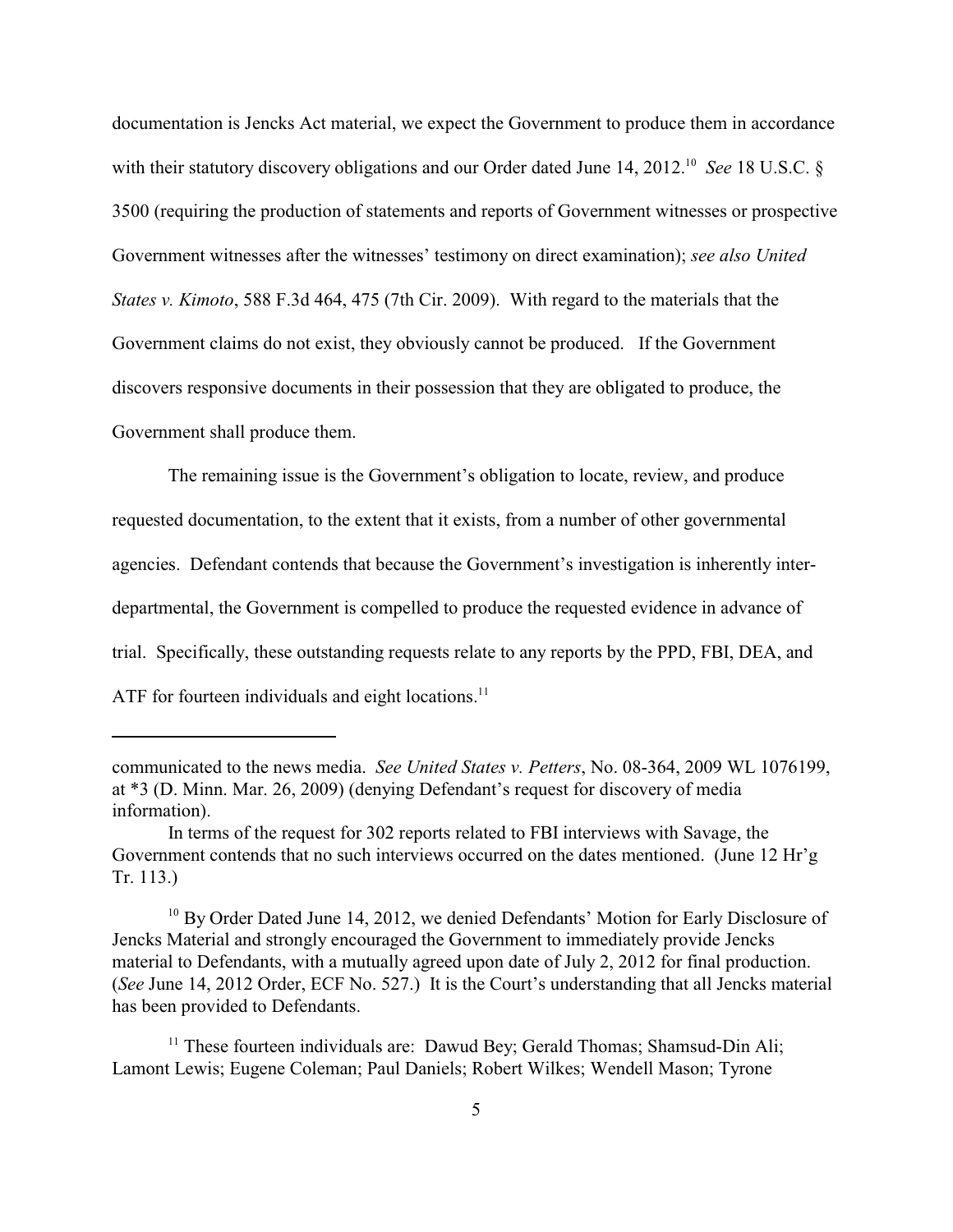#### **A.** *Brady* **Material and Rule 16 Discovery**

As an initial matter, the Government has an ongoing obligation to produce material evidence under its control pursuant to *Brady*. In *Brady v. Maryland*, the Supreme Court held "that the suppression by the prosecution of evidence favorable to an accused upon request violates due process where evidence is material either to guilt or to punishment, irrespective of the good faith or bad faith of the prosecution." 373 U.S. 83, 87 (1963). Similarly, the prosecution is required to turn over impeachment evidence to the defense — that is, evidence relating to a Government witnesses' credibility. *United States v. Friedman*, 658 F.3d 342, 357 (3d Cir. 2011) (citing *United States v. Giglio*, 405 U.S. 150, 154 (1972)). While *Brady* evidence must be turned over "in time for its effective use at trial," *Giglio* material need not be produced prior to trial. *United States v. Higgs*, 713 F.2d 39, 44 (3d Cir. 1983) (holding that a defendant's due process rights are satisfied as long as evidence pertaining to Government witness credibility is produced the day of their testimony).

These ongoing production obligations differ from Rule 16 discovery obligations. *See United States v. Boffa*, 513 F. Supp. 444, 499 (D. Del. 1980) (finding that the *Brady* Rule "is not a discovery rule but a rule of fairness and minimum prosecutorial obligation"). Rule 16 states that "[u]pon a defendant's request, the government must permit the defendant to inspect and to copy or photograph books, papers, documents . . . if the item is within the government's

Tolliver; Kareem Bluntly; Juan Rosado; Myron Wilson; Craig Oliver; and Kimberly Oliver. These eight locations are street corners in Philadelphia, Pennsylvania, including: 6th Street and Glenwood Avenue; 6th Street and Westmoreland Avenue; 6th Street and Allegheny Avenue; Fairhill Street and Allegheny Avenue; Westmoreland Street and Allegheny Avenue; 8th Street and Butler Avenue; 8th Street and Erie Avenue; and 8th Street and Venango Avenue. (Def.'s Discovery Mot. Ex. A.)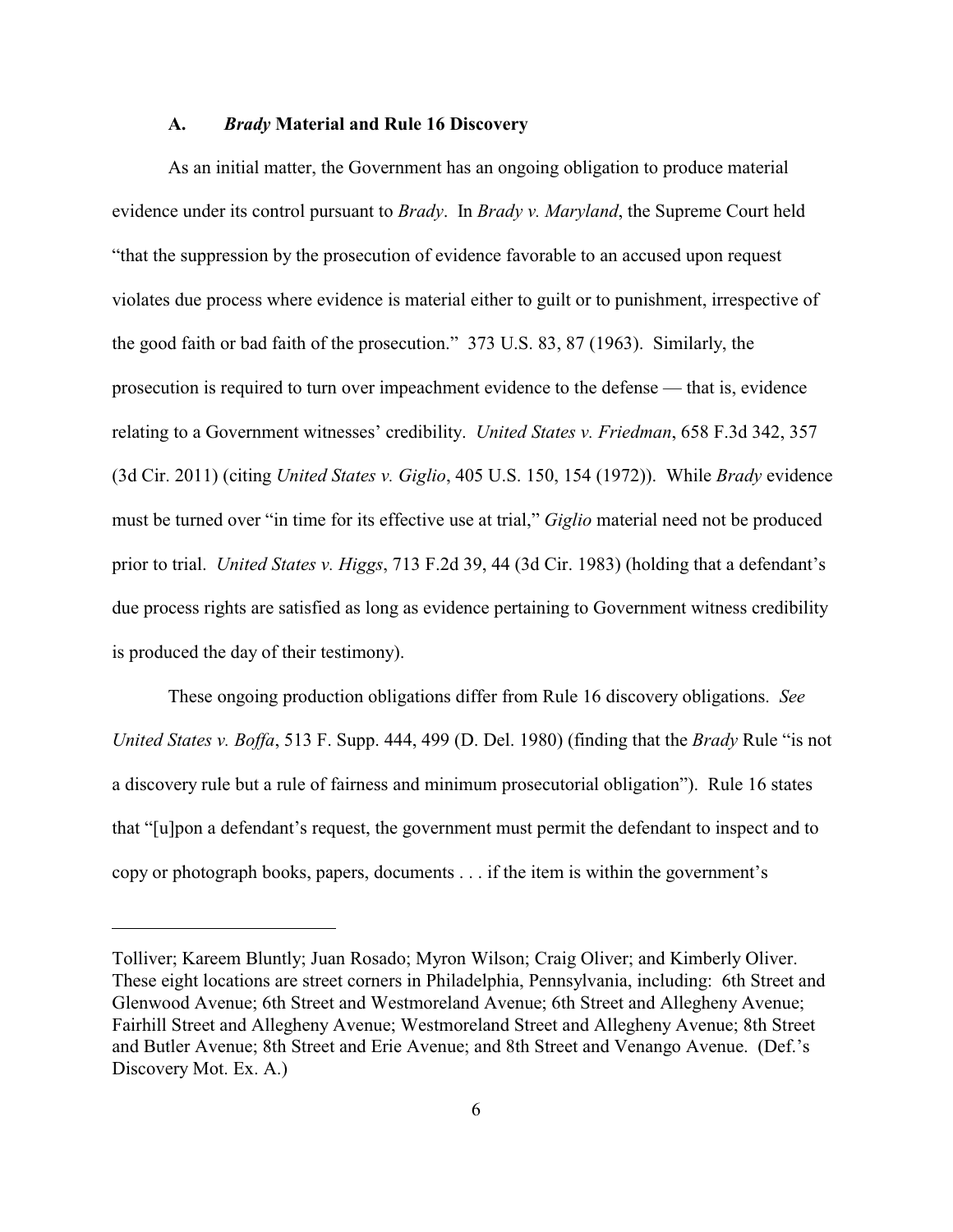possession, custody, or control and the item is material to preparing the defense . . . ." Fed. R. Crim. P. 16(a)(1)(E). Unlike *Brady*, "Rule 16 contemplates a fundamentally limited range of pretrial discovery." *United States v. Norris*, 753 F. Supp. 2d. 492, 529 (E.D. Pa. 2010); *see also United States v. Mohammad*, No. 10-389, 2012 WL 1605472, at \*2 (N.D. Ohio, May 8, 2012) (denying Defendants' request for early production of Jencks material and finding that Government met its discovery obligations under Rule 16).

Under Rule 16 discovery, a defendant is required to make a *prima facie* showing of materiality with regard to the evidence requested. *United States v. Boffa*, 89 F.R.D. 523, 535 (D. Del. 1981). As with *Brady* evidence, materiality in the Rule 16 context is such that "'there must be some indication that the pretrial disclosure of the disputed evidence would have enabled the defendant significantly to alter the quantum of proof in his favor.'" *United States v. Buckley*, 586 F.2d 498, 506 (5th Cir. 1978) (quoting *United States v. Ross*, 511 F.2d 757, 762-63 (5th Cir. 1975)); *see also United States v. Perdomo*, 929 F.2d 967, 971 (3d Cir. 1991) (finding that materiality is based on whether there is a reasonable probability that the production of evidence would affect the outcome of the trial); *United States v. Garcia*, No. 99-064, 2001 WL 173784, at \*2 n.8 (D. Del. Feb. 13, 2001) (same). In terms of materiality in the present case, Defendant contends that the law enforcement agency reports may provide additional information about the individuals and locations listed in Exhibit A and that the resulting intelligence will be exculpatory. (Def.'s Mot. 4-5.)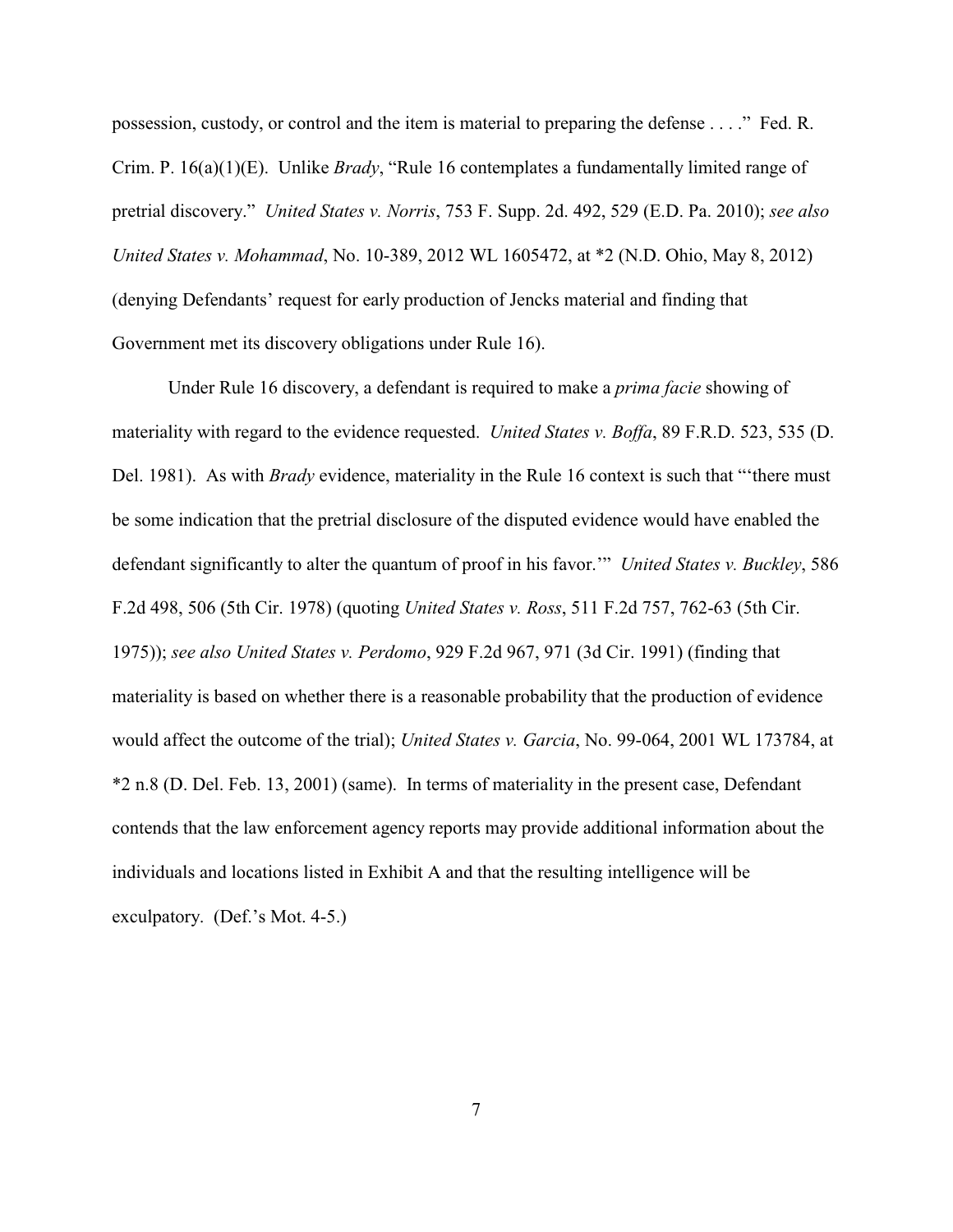#### **B. Constructive Possession**

The Government represents that it has and will continue to produce *Brady* material in its possession.<sup>12</sup> The issue remaining is whether the Government constructively possesses information and materials that may or may not be possessed by other governmental agencies. For the purposes of *Brady* material, "the government's duty to disclose . . . reaches beyond evidence in the prosecutor's actual possession." *United States v. Risha*, 445 F.3d 298, 303 (3d Cir. 2006). With respect to *Giglio* material, "prosecutors have 'a duty to learn of any favorable evidence known to the others acting on the government's behalf in the case, including the police.'" *Id.* (quoting *Kyles v. Whitley*, 514 U.S. 419, 437 (1995)). Constructive or imputed possession occurs when evidence may not physically be in the Government's control, but is readily available. *See Perdomo*, 929 F.2d at 970-71 (finding that prosecution's failure to search for and produce criminal history record of key Government witness was a violation of *Brady*). In the *Brady* context, prosecutors are charged with constructive knowledge of accessible inter-departmental information and evidence. *See Risha*, 445 F.3d at 304 (quoting *United States v. Thornton*, 1 F.3d 149, 158 (3d Cir. 1993)) ("[P]rosecutors have an obligation to make a thorough inquiry of all enforcement agencies that ha[ve] a potential connection with the [ ] witnesses.")); *see also United States v. Gonzalez*, 938 F. Supp. 1199, 1207 (D. Del. 1996) ("[I]nformation in the possession of one government agency is deemed to be in the constructive possession of the others.").

 $12$  As in *United States v. Astacio-Espino*, we emphasize that we take the Government's obligations under *Brady* especially seriously when the penalty of death is being sought. 783 F. Supp. 2d 287, 290 n.1 (D.P.R. 2011).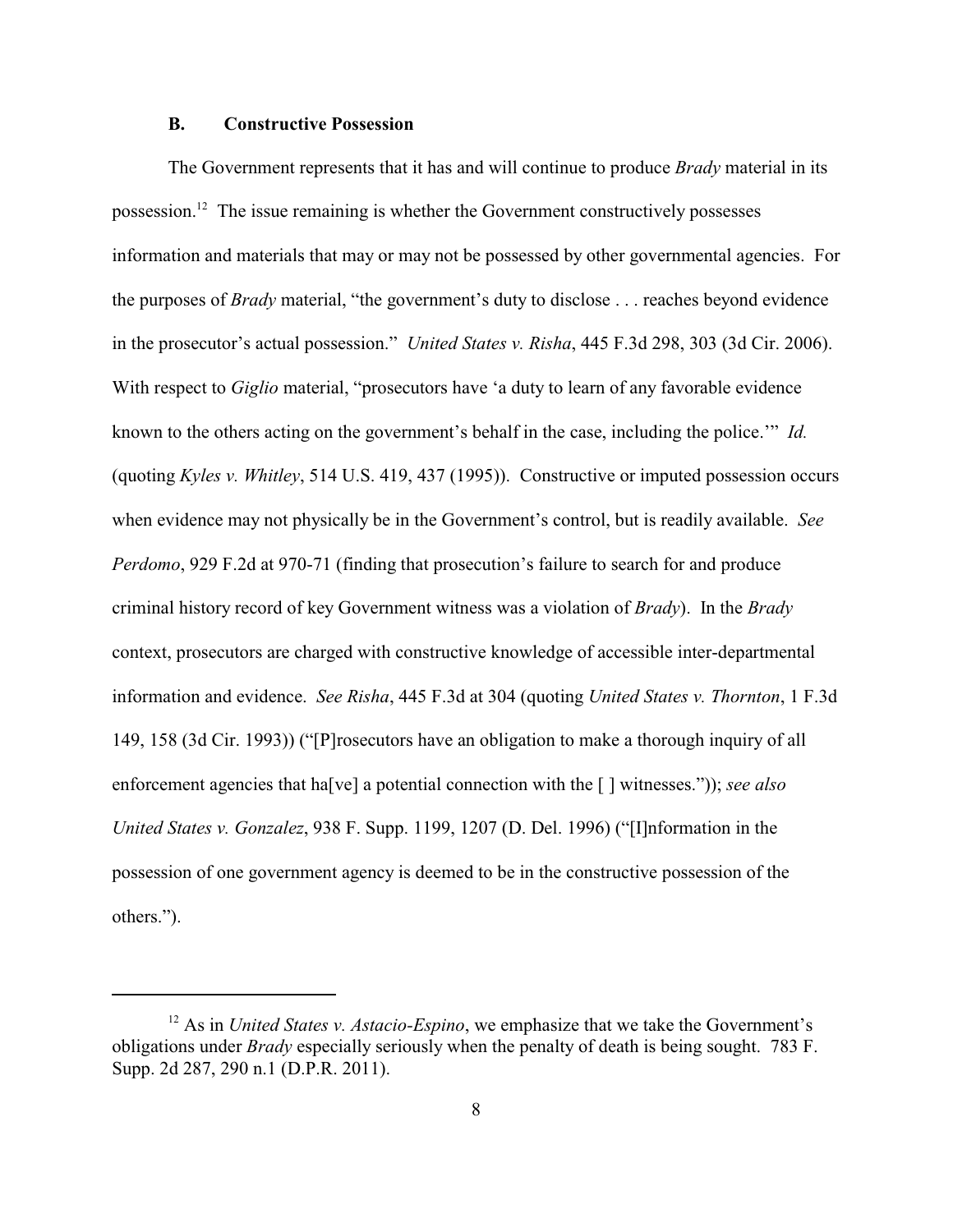There are, however, limits to the ends the Government is expected to go in interdepartmental discovery. In *United States v. Joseph*, the Third Circuit Court of Appeals found that a prosecutor's failure to discover and produce a piece of contradictory, exculpatory evidence in a separate case file was not a *Brady* violation. 996 F.2d 36, 40-41 (3d Cir. 1993). There, defendants failed to specifically call the prosecutor's attention to the evidence in question. *Id.* at 40. In reaching its decision, the court rejected an interpretation of *Brady* that would "require prosecutors to search their unrelated files to exclude the possibility, however remote, that they contain exculpatory information." *Id.* at 41. The court reasoned that "[s]uch a requirement would place an unreasonable burden on prosecutors for it is one thing to require honest searches, reasonable in scope, of unrelated files for specific identifiable information, but quite another to send prosecutors on open-ended fishing expeditions." *Id.*; *see also United States v. Pelullo*, 399 F.3d 197, 217 (3d Cir. 2005) (holding that because "the government is not under an obligation to obtain and disclose all information in possession of other arms of the government that are not involved in the particular prosecution . . . the prosecution is under no obligation to ferret out evidence from another pending proceeding"); *United States v. Merlino*, 349 F.3d 144, 154-55 (3d Cir. 2003) (finding that there was no *Brady* violation where Government failed to turn over additional United States Bureau of Prison tapes that contained information favorable to the defense).

In *Risha*, the Third Circuit created a three-part test to determine if "cross-jurisdictional constructive knowledge" is present. *See Risha*, 445 F.3d at 304; *United States v. Reyeros*, 537 F.3d 270, 281-82 (3d Cir. 2008) (applying *Risha* test and finding no constructive knowledge in case involving documents possessed by Colombian government). Such knowledge is imputed if: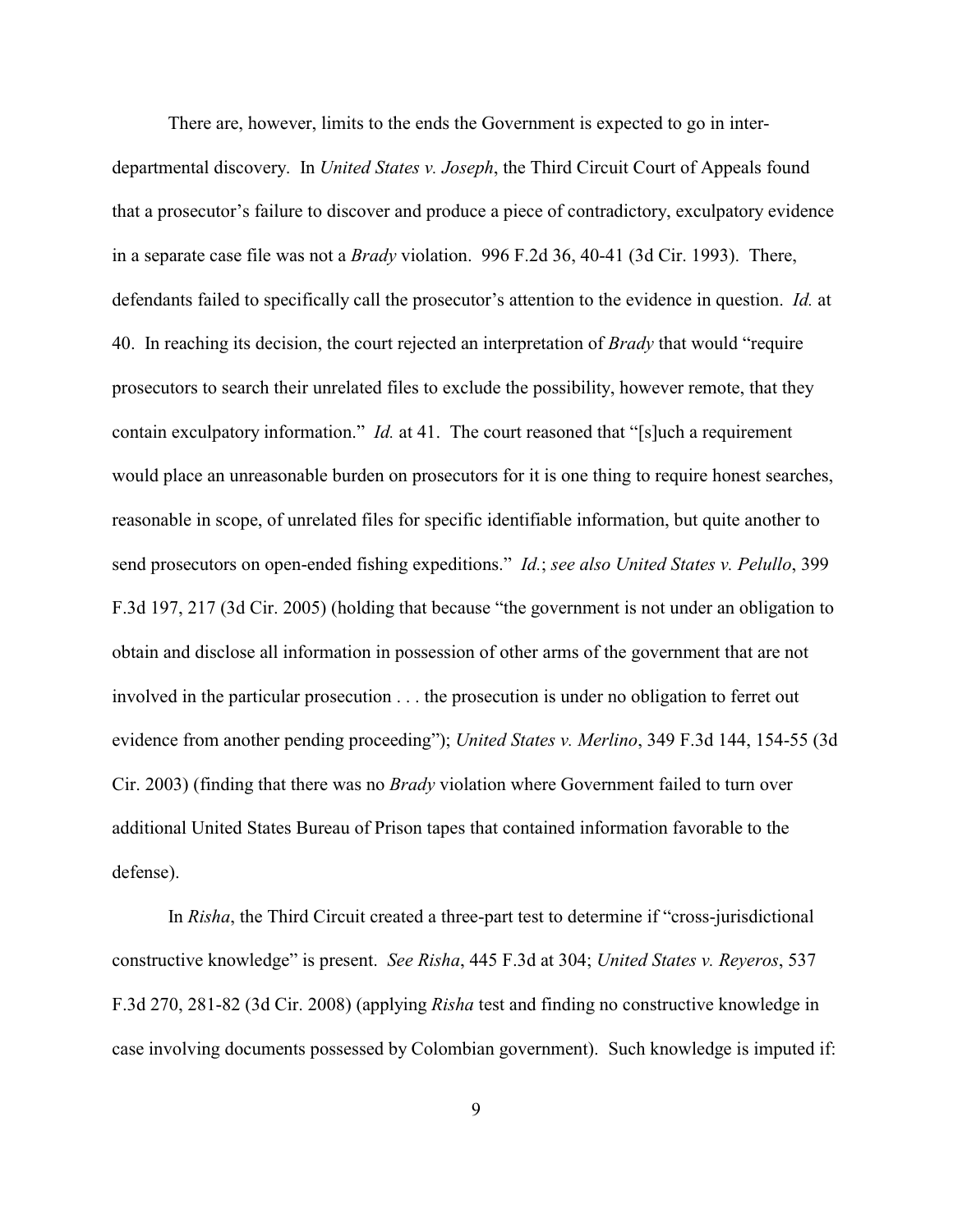(1) the party with knowledge of the information is acting on the Government's behalf or under its control; (2) state and federal Governments are acting as part of a team or in a joint investigation with shared resources; and (3) the entity has ready access to the evidence. *Risha*, 445 F.3d at 304; *see United States v. Rigas*, 779 F. Supp. 2d 408, 414 (M.D. Pa. 2011) (citing *Risha* test for constructive possession and finding that SEC jointly investigated Defendants with USAO making SEC interview notes discoverable).

On balance, prosecutors are held responsible for exculpatory information that they reasonably should be able to discover from sources that are acting in concert with the pending prosecution. Here, the case against Defendants stemmed from an approximately decade long joint investigation into the KSO, conducted by the PPD and FBI. Accordingly, the Government has constructive possession over exculpatory documents actually possessed by either agency related to the investigation. The Government represents that it has produced or made available all such materials and has no reason to believe that any others exist. Defendant has not alleged, nor is the Court aware of, any nexus between the current prosecution and possible investigations by the DEA and ATF. No constructive possession has been established with regard to those two Government agencies.

Once constructive possession has been established, we must consider the practicality of the scope of Defendant's requests for additional discovery. Although not the law in the Third Circuit, the dissent in *Risha* highlighted a few factors to consider with regard to the practicality of cross-jurisdictional discovery, including: (1) the location of the information requested; (2) the size and the scope of the investigation required to review the sources of information; (3) the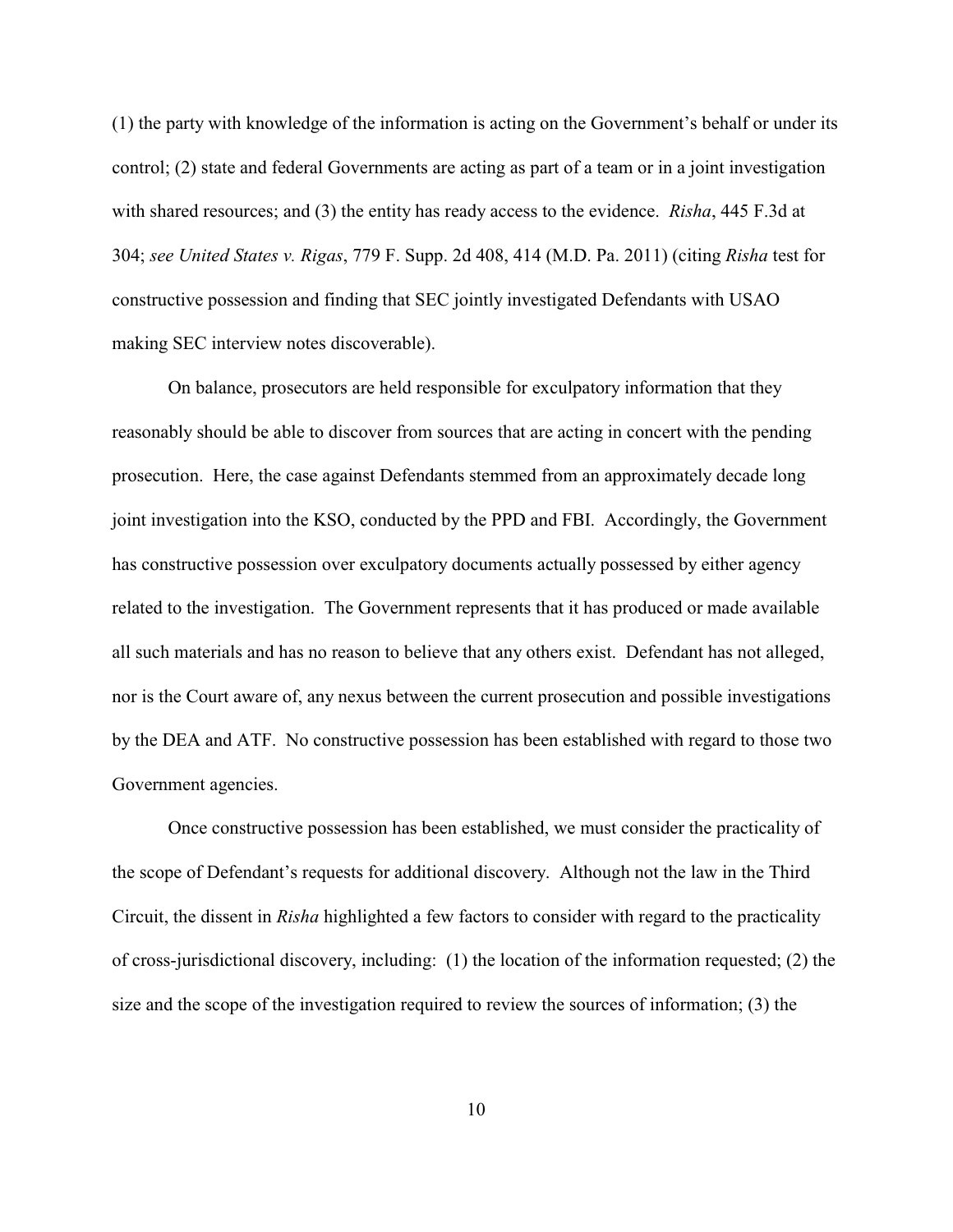specificity of a defendant's request; and (4) the connection between the instant case and the proceeding in which the material is located. *Risha*, 445 F.3d at 309.

In consideration of these factors, we are compelled to conclude that Defendant's additional requests not only lack specificity, they are unduly burdensome in size and scope. The investigation of the KSO went on for more than ten years. There were many incidents related to KSO activities that occurred all over Philadelphia in many different police districts. The Government informs that they have produced materials to Defendants related to the named individuals. (Gov't's Resp. 29.) With regard to Defendant's demand for documentation related to particular locations and reports generated by other agencies, Defendant's requests would require the Government to search unrelated files in many police districts to hunt for exculpatory information. *Joseph*, 996 F.3d at 41. This is not a reasonable request. Moreover, Defendant's contention that the requested materials may contain exculpatory material is nothing more than "mere speculation." *United States v. Allick*, No. 2011-020, 2012 WL 592924, at \*5 (D.V.I. Feb. 22, 2012) (finding that defendant made a showing that was "*just enough* to overcome the label of 'mere speculation'" where defense compared press release about shooting to autopsy report creating a reasonable basis for the belief that government agencies' files contained discoverable information) (emphasis in original); *United States v. Galestro*, No. 06-285, 2008 WL 2783360, at \*19 (E.D.N.Y. July 15, 2008) (quoting *Merlino*, 349 F.3d at 154-55) ("Defendant has not made a 'plausible showing' that inspection of the items he seeks will reveal material evidence favorable to him, but seeks to have the prosecution embark on an open-ended 'fishing expedition' . . . on his behalf.") To the extent Defendant believes additional materials would benefit his defense, he may subpoena the PPD or any other entity, including CBS News, for that documentation.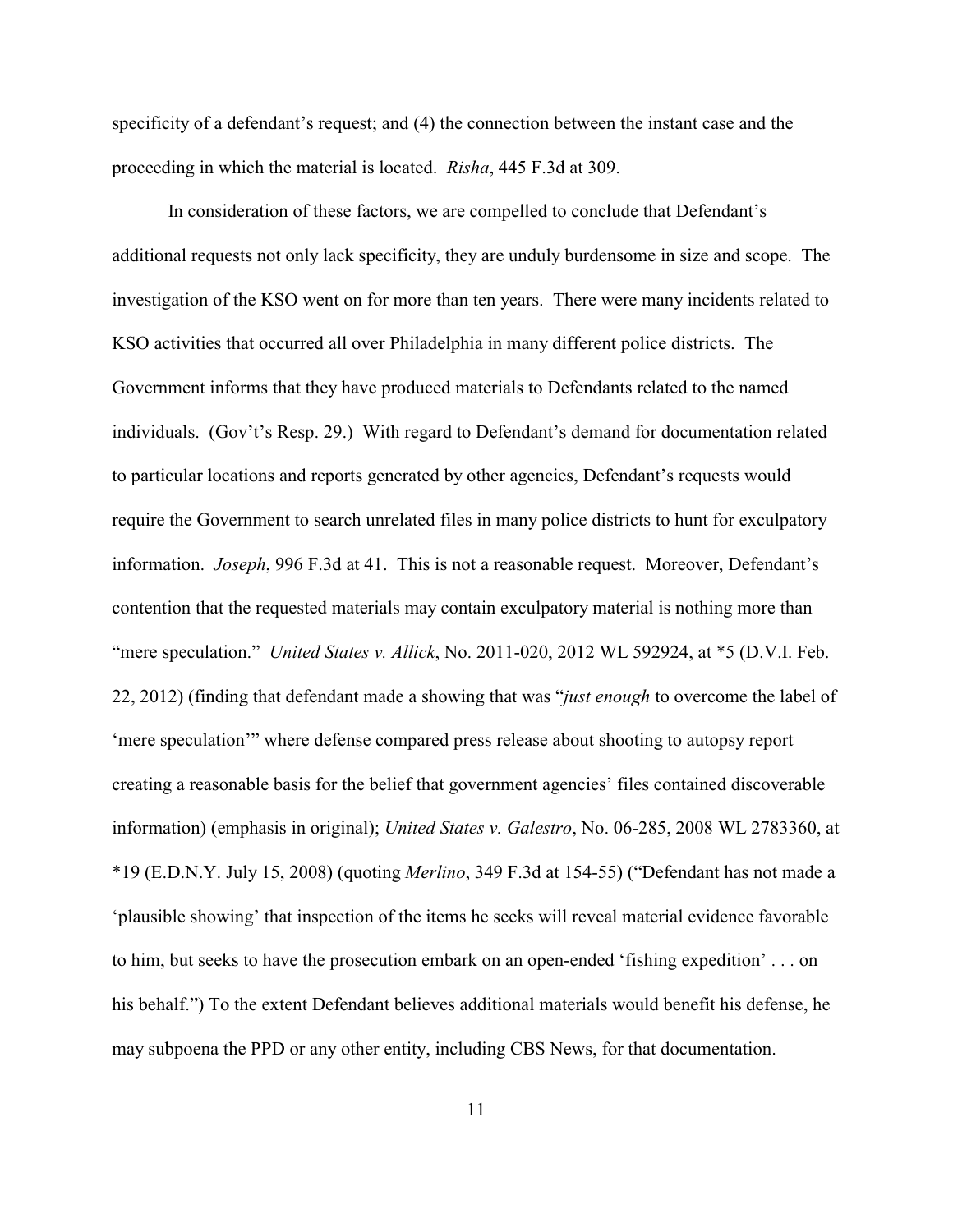In light of the Government's efforts to produce or make available relevant documentation in its control, we do not find any independent basis for ordering additional Rule 16 discovery at this time nor do we conclude based upon the Government's representations that the Government has any additional obligations under *Brady*, *Giglio*, or the Jencks Act to fish for exculpatory materials in unrelated files.

## **III. CONCLUSION**

For the foregoing reasons, Defendant Kaboni Savage's Motion to Compel Production of Non-Jencks Act Discovery and his Supplemental Motion to Compel Non-Jencks Act Discovery will be denied.

An appropriate Order will follow.

# **BY THE COURT:**

*/s/R. Barclay Surrick* **U.S. District Judge**